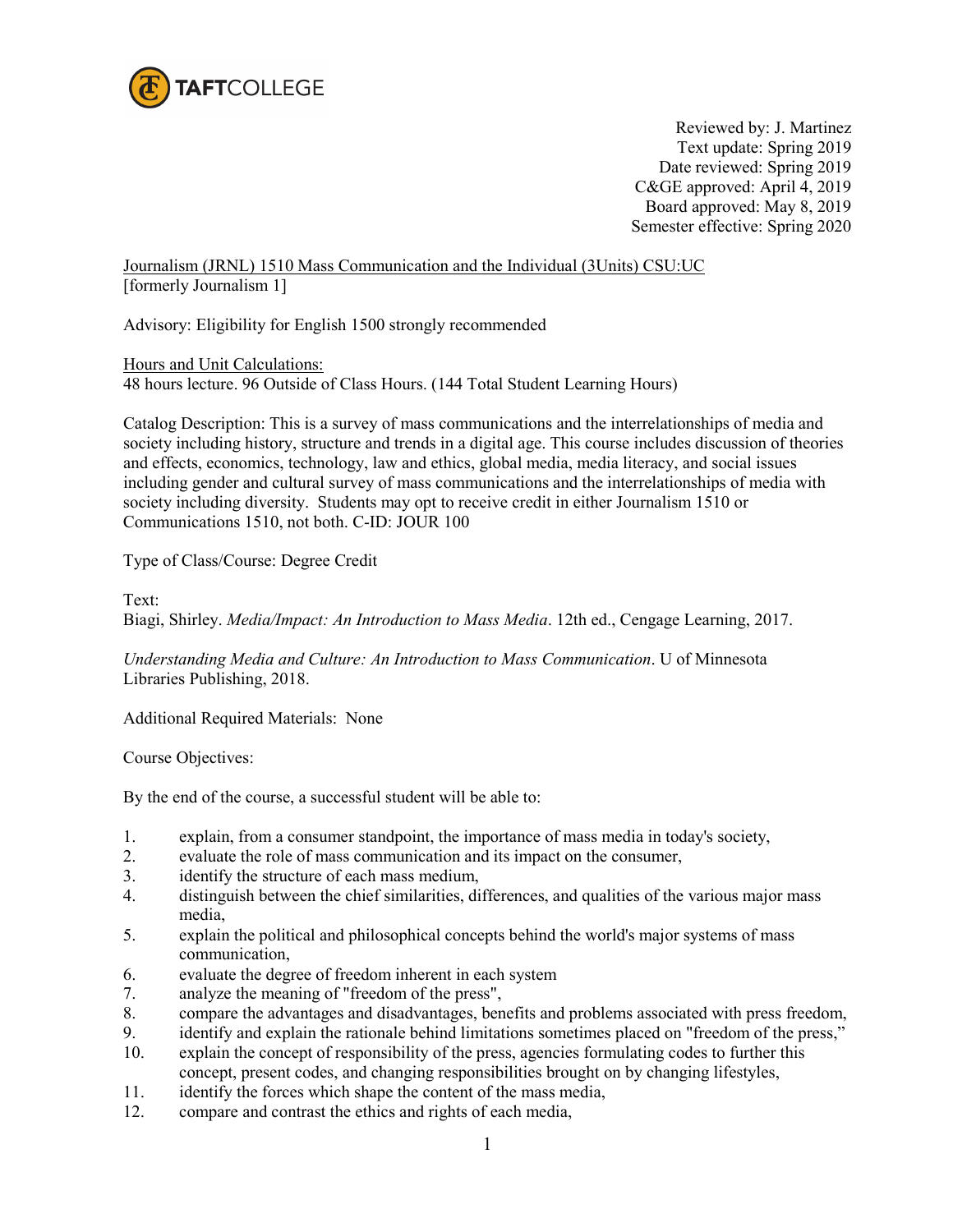

- 13. list problems in determining what to present or not to present,
- 14. explain the need for standards of truth and fairness in news reported by the media,
- 15. compare and contrast the responsibilities of the media, the public, and government, and
- 16. list the consequences of attempts aimed at restricting press freedoms.

Course Scope and Content:

- Unit I: The Mass Media Industries History, Technology, and Trends
	- A. Mass Media and Everyday Life
	- B. Books: History of Publishing
	- C. Newspapers: Expanding Delivery
	- D. Magazines: Targeting the Audience
	- E. Recordings: Demanding Choices
	- F. Radio: Riding the Wave
	- G. Movies: Picturing the Future
	- H. Television: Changing Channels
	- I. Digital Media: Widening the Web
- Unit II: Selling the Message
	- A. Advertising: Motivating Customers
	- B. Public Relations: Promoting Ideas
- Unit III: Changing Messages
	- A. News and Information: Getting Personal
	- B. Society, Culture and Politics: Shaping the Issues
	- C. Law and Regulation: Legal Issues Affecting the Freedom of Press/Media
	- D. Ethics: Social Responsibility and Diversity
	- E. Global Media: Discovering New Markets

Learning Activities Required Outside of Class:

The students in this class will spend a minimum of 6 hours per week outside of the regular class time doing the following:

- 1. Studying
- 2. Answering questions
- 3. Completing required reading
- 4. Written work
- 5. Observing or participating in an activity related to course content

Methods of Instruction:

- 1. Lectures
- 2. Class discussions and projects
- 3. Outside reading assignments
- 4. Audiovisual presentations
- 5. Guest speakers